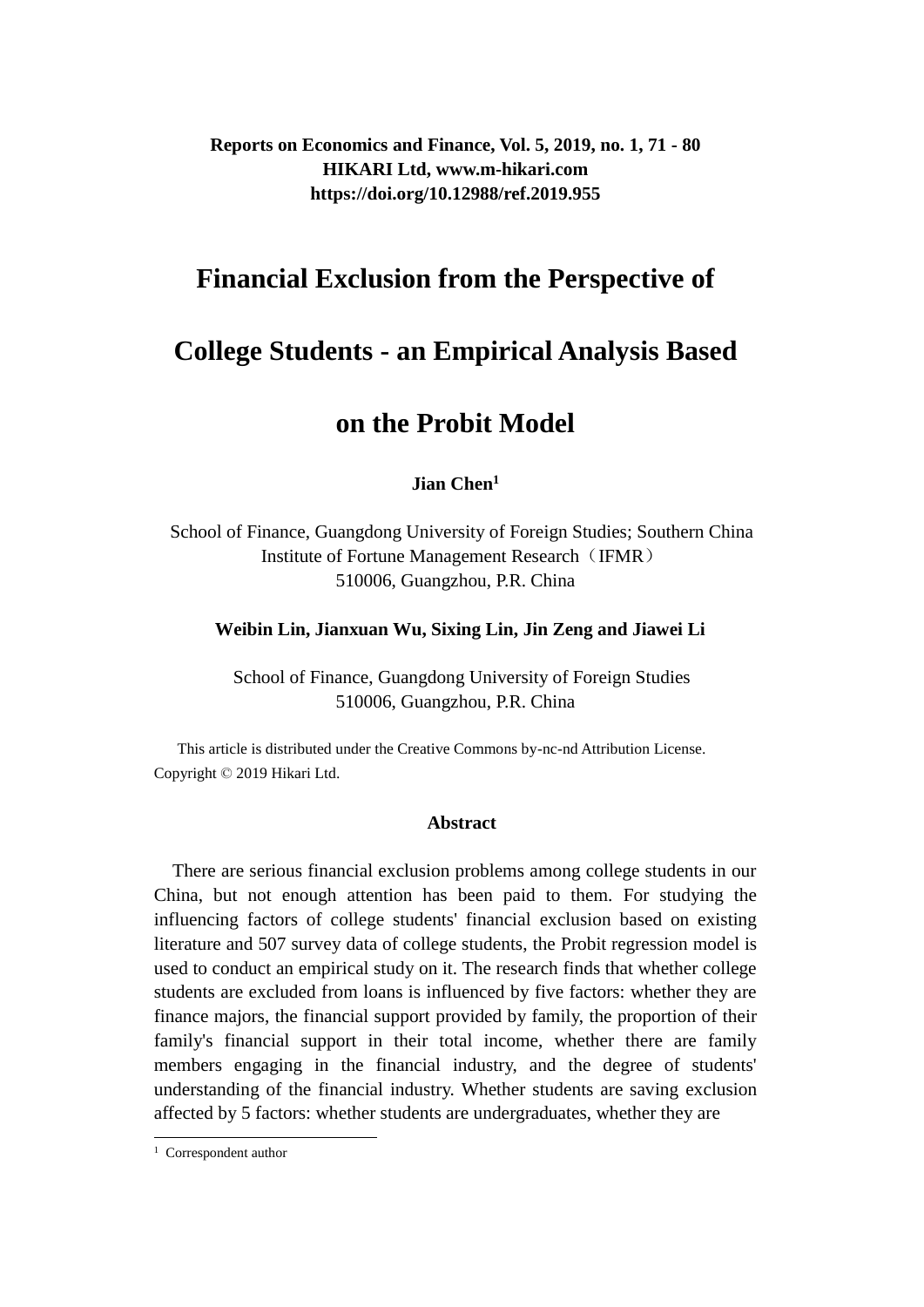finance majors, the financial support provided by their family, the proportion of their family's financial support in their total income and students understanding of the financial industry. Through the empirical research conclusion and corresponding policy implications are drawn, reduce the college students' financial exclusion problems and strengthening financial consumer protection for university students.

**Keywords**: Financial exclusion; College students; Influencing factors; Probit model

## **1. Introduction**

Online lending platforms have emerged in the consumer credit market for college students in the years since the China banking regulatory commission suspended their credit. For expanding consumer groups and improving market competitiveness, online lending platforms on campus have relaxed loan terms and charged excessive risk compensation rates to lenders. Students' inability to repay loans directly leads to extreme events. The over-priced credit product and media reports on the negative impact of online lending discourage most students; Strict entry requirements set by Banks and other institutions have made it difficult for college students to access formal credit products. Therefore, there are prominent financial exclusion problems in the consumer credit market of college students in China. Financial exclusion refers to the phenomenon that some vulnerable groups have difficulty accessing financial products or services and are excluded from the financial system.

At present, Chinese scholars' researches on financial exclusion mainly focus on rural finance, and the problem of financial exclusion faced by college students has not attracted much attention. Therefore, based on the theory of financial exclusion and the development status of Chinese college students' consumer credit market, this paper explores the influencing factors of college students' financial exclusion by establishing Probit regression model, and gives conclusions and suggestions.

The concept of financial exclusion was first put forward in the study of financial geography in 1992.Since the 1990s, financial institutions have continued to segment the market, exploring "safer" markets -- those with power and advantage. The disadvantaged groups led to economic exclusion (Leyshon and Thrift, 1995). Later, James (2005) found that the most consistent and significant influences on financial exclusion were employment status, family income and housing years, followed by marital status, age and education level.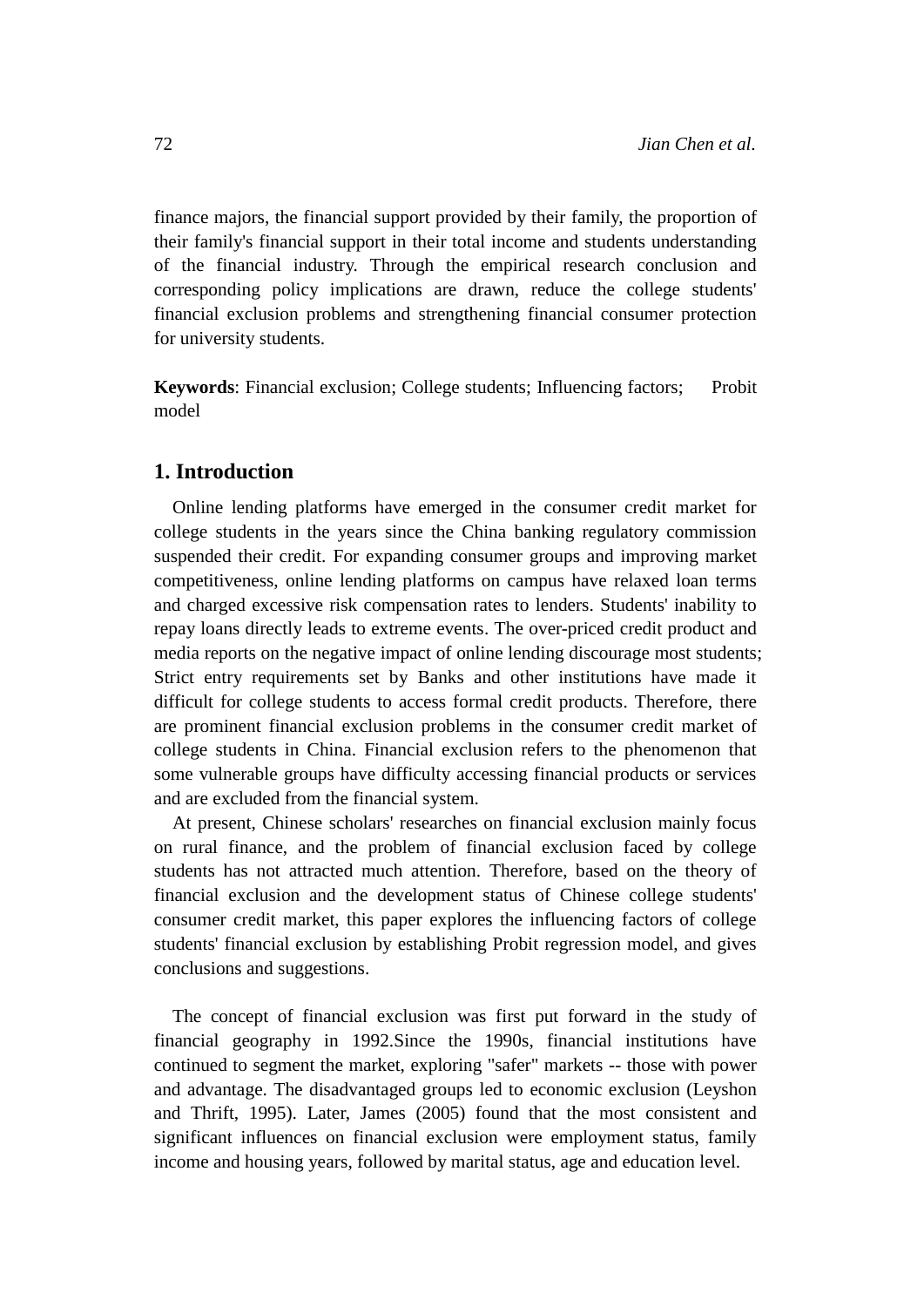Virtually, China college students are facing seriously prominent financial exclusion problems as well. However, the problem has not attracted enough attention in China.

These research showed that traditional financial institutions' risk aversion behaviors in university student market, excessive risk compensation of the Internet consumer finance platform, and the particularity of student characteristic make it difficult for students to obtain finance products or services from mainstream formal financial institutions However, the above study is based on descriptive analysis, and there is no empirical discussion on the factors affecting college students' financial exclusion. This paper will explore the main influencing factors of financial exclusion in campus consumer credit market through building an empirical model with collecting data. And then propose policy suggestions based on specific situations, which is of great significance to reduce the probability of financial exclusion of college students, further improve financial system services and regulate campus financial market order.

The remainder of this paper is organized as follows. In Section 2, we present the data and methodology used in this study. Section 2.1 describes definition and expressions. Section 2.2 and 2.3 respectively analyzes the various types and describes the establishment of the model. The empirical analysis is reported in Section 3.Section 4 concludes the paper.

## **2. Data and Methodology**

2.1 Definition and expression of financial exclusion

Financial exclusion is manifested in the fact that discriminated groups have the ability to participate in financial activities, but fail to obtain a social exclusion phenomenon of suitable and targeted financial products and financial services. The college student group is the object of financial exclusion in this paper. Among them, the financial exclusion they receive in the college credit market is generally classified as savings exclusion and loan exclusion. According to Kempson's theory(Kempson and Whyley ,1999), this paper will analyze the financial exclusion of college students from the six dimensions including geographical exclusion, evaluative exclusion, conditional exclusion (divided into quantitative exclusion and cost exclusion), price exclusion, marketing exclusion and self-exclusion.

2.2 Analysis on the types of college credit financial exclusion in China

Geographical exclusion refers to the process in which financial institutions have fewer places around the group of college students and the accessibility of financial services is reduced due to geographical environment and distance,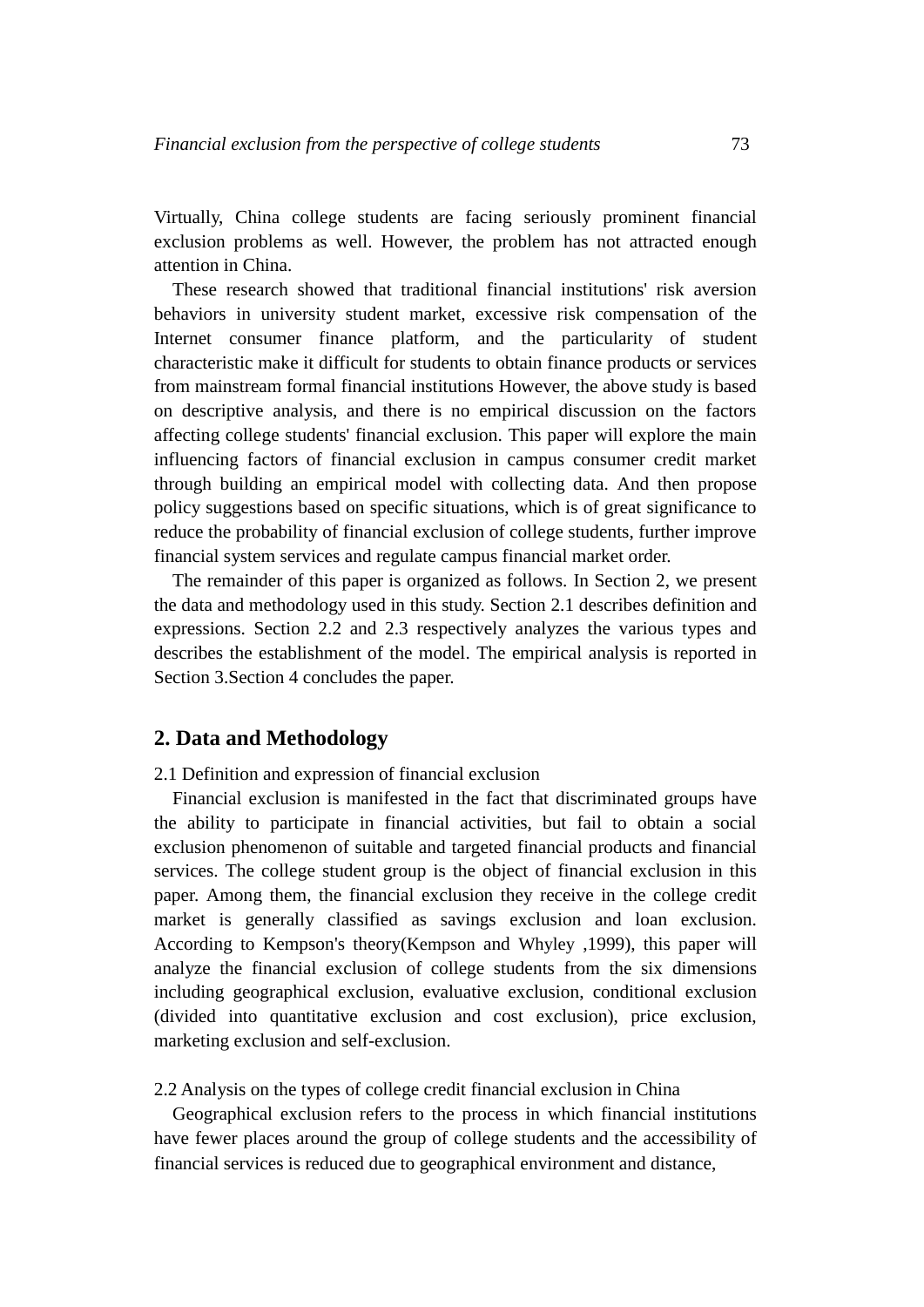which makes it difficult for college students to obtain financial services. Commercial banks believe that it is hard to supervise college students because of their weakness to enforce contract and high-risk default driving force. Therefore, these banks usually make several campuses share a banking outlet, such as the distribution of bank outlets in Guangzhou Higher Education Mega Center.

Marketing exclusion concerns about the process of financial institutions' marketing objectives and strategies designed to isolate college students from financial services. A. Demirgüç-Kunt ( $2008$ ) research shows that lack of sufficient income is the main obstacle to someone to accessing banking services. However, the college student group is a typical group lacking stable income. As traditional financial institutions for profit, commercial banks have been slowly respond to the rapid changes in the market and neglected the future sustainable financial consumption ability and repayment ability of college students.

Self-exclusion is an active rejection of the group of college students considering whose possibility of applying for financial services is very fresh and vice versa, and then they actively exclude themselves from the financial services in the process. Seeing the 2017 National University Credit Cognitive Survey Report, only 16% of college students have tried to use credit cards.

Quantitative exclusion is a process that the financial institutions allow college students to lend, but the amount provided is less than the satisfying the demand and unable to properly supply the financial services of college students. Khawaja and Din (2006) pointed out that commercial banks exist some restrictions about financial products, like single type, amount sealing, monotonous innovation and many other issues, in addition incompletely meet the actual needs of customers.

Cost exclusion expresses as the explicit and hidden costs that college students pay through the nose for application policies or time in financial institutions, which forces themselves become more difficult to lend and not enjoy the financial services. The commercial bank loan policy is relatively simple, resulting in students with good credits to bear higher loan costs. Furthermore, the setting of the outlets makes the application usually take a morning or an afternoon.

Price exclusion stands for the interest rate of financial products above expected to exceed the solvency of college students, thus excluding them from financial services. Evaluative exclusion points to the establishment of excessive access conditions and credit evaluation policies by financial institutions, which hinders the process of using financial services for college students. In China, the credit record of college students is relatively blank. They can't undertake the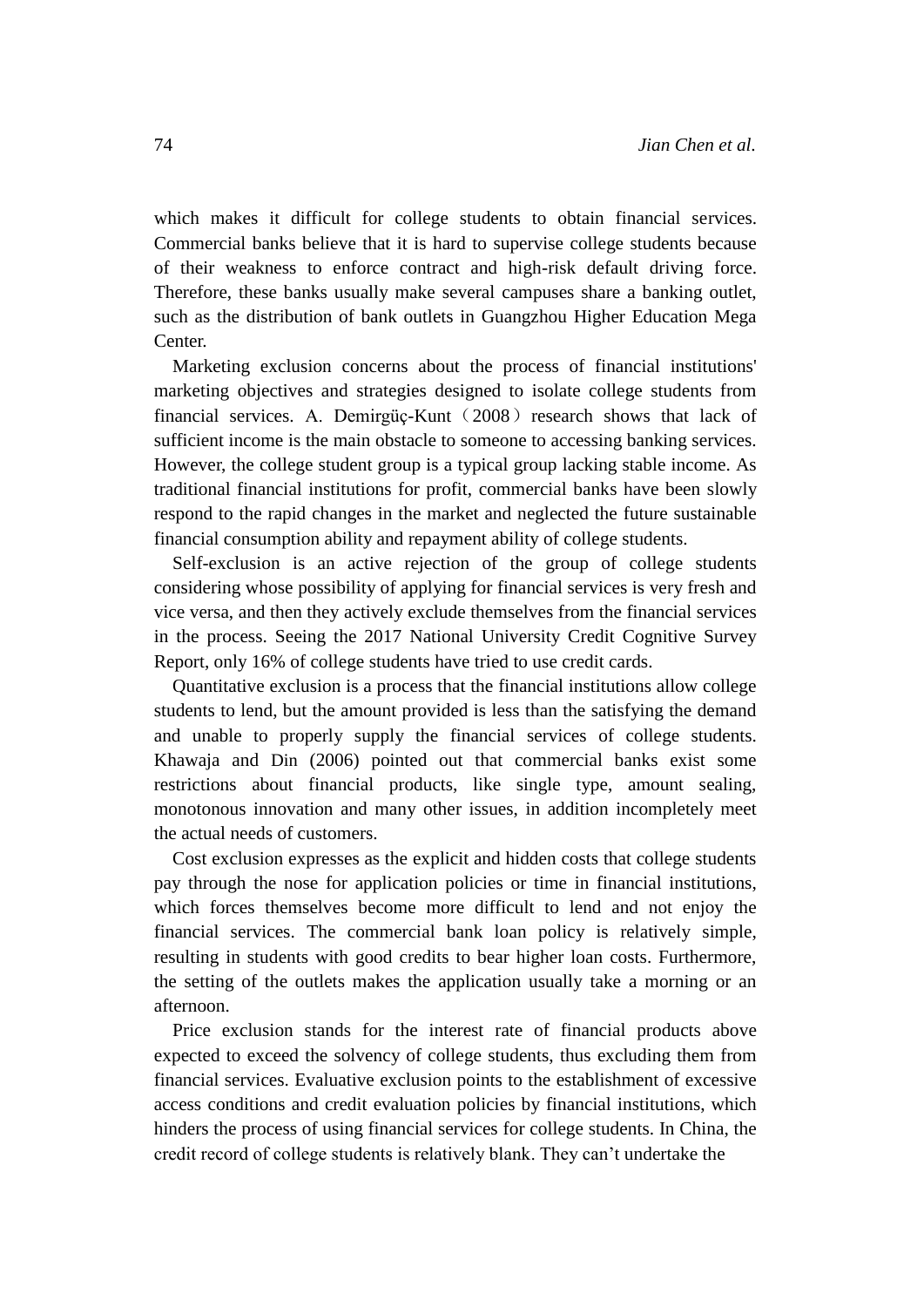three requirements of low risk, low cost and high profit of commercial banks, due to a shortage of adult thinking and economic independence plus a qualified collateral and sufficient collateral of scarcity.

#### 2.3. Model Setup

Our research object of credit financial exclusion is college students, for they have different consumer behaviors and group characteristics in terms of credit financing exclusion and other social groups; For ensuring the accuracy of data samples, it is necessary to ensure that respondents are College (college, undergraduate) enrolls ordinary full-time college students. According to this standard, this paper has conducted data surveys in universities in Guangdong Province and some parts of the country by means of online interviews, questionnaires, and telephone interviews.

In this paper, 600 questionnaires are distributed in the survey area, and 559 questionnaires are collected. After eliminating the unqualified questionnaires, 507 valid questionnaires are finally confirmed, and the effective rate of the questionnaires is 90.7%. Of the 507 valid samples, 313 are girls and 194 are boys, of which undergraduate institutions accounted for 81.85% and colleges and universities accounted for 18.15%. According to the analysis, 404 college students are subject to different levels of financial exclusion, accounting for 79.68% of the total sample. Judging from the basic characteristics of the respondents , the respondents mainly have no members in the family engaging in the financial industry and they mainly are not economic or finance majors. At the same time, nearly half of the respondents are unclear about the financial institutions. The per capita annual disposable funds of students are around 15,940 yuan, which is at the low income level; parents are the main source of funds for most students. These characteristics are basically consistent with the financial income of college students, and the data samples have strong representation.

In order to ensure the diversity, accuracy and representativeness of the data obtained, this paper finally chooses the gender of college students, the batch of schools, the majors, the family members whether they are engaged in the financial industry, the degree of trust in financial institutions, and the parents' annual financial support, its own annual disposable funds (part-time salary, scholarships, etc.), parental financial support as the proportion of total disposable funds as the eight indicators to determine whether college students are affected by financial exclusion, and the meaning of each factor assignment, descriptive statistics, and expected estimates.

About 81% of the interviewees surveyed are undergraduates, the average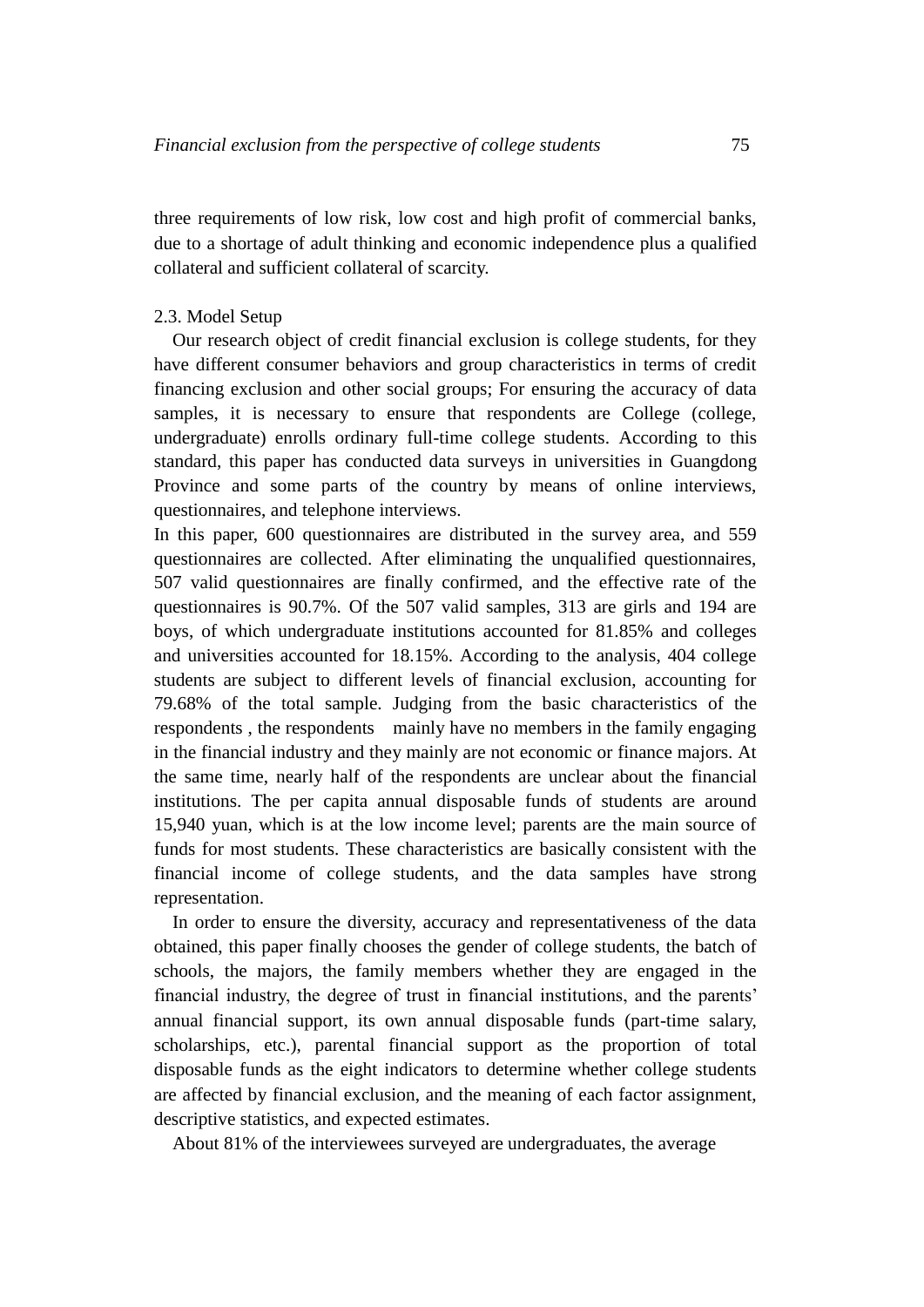cultural level is 1.81, and the education level is generally higher; the average annual income of college students is 3770 yuan, and the average annual support for parents is 12,160 yuan. The average ratio is 75.37%; the data of these indicators indicate that the income level of college students is relatively low, relying heavily on the financial support of parents, and the economic independence is poor; the average degree of trust in financial institutions is 3.19, and the average value of family members are engaged in the financial industry is 0.28. The average value of loan exclusion and savings exclusion was 0.66 and 0.63, respectively, which indicates that 66% of college students were excluded from loans and 63% were excluded from savings. This indicates that college students are generally financially excluded and the phenomenon is more serious.

According to the above definition of related variables, the explained variables identified in this paper are dummy variables and are binary selection variables, and the Probit model has been widely applied and verified in the study of binary selection models. Therefore, this paper also determines the Probit regression model to analyze the factors affecting college students' financial exclusion. The basic form of setting the model is:

$$
P (y1=1) = \Phi (a1+ \beta1x1+ \gamma1y2+ \epsilon1) \t i=1, 2, 3...8 \t (1)
$$

$$
P (y_2=1) = \Phi (a_1 + \beta_{2i}x_1 + \gamma_2y_1 + \epsilon_2) \qquad i=1, 2, 3...8 \qquad (2)
$$

Models (1) and (2) represent the influencing factors of loan exclusion and savings exclusion respectively;  $\Phi(\cdot)$  is the cumulative function of the standard normal distribution;  $α_1$  and  $α_2$  are the constant terms of the two models;  $β_{1i}$  and  $\beta_{2i}$  are respectively coefficients of each influencing factor in the two models; in the model, the savings exclusion and loan exclusion are used as explanatory variables respectively, so  $\gamma_1$  and  $\gamma_2$  are introduced as the coefficients of savings exclusion and loan exclusion in the two models;  $\varepsilon_1$  and  $\varepsilon_2$  are two random interference terms of the model.

#### **3. Empirical Analysis**

Based on the influencing factors and field research data of college students' financial exclusion determined by this paper, EViews10.0 statistical software is used for Probit regression analysis. The specific regression results are shown in Table 1.

From the regression results of the Probit model of college students' savings exclusion in Table 1, it can be seen that among the index factors identified in this paper, the factors that have a significant and stable impact on college students' savings exclusion are: the gender of college students, whether the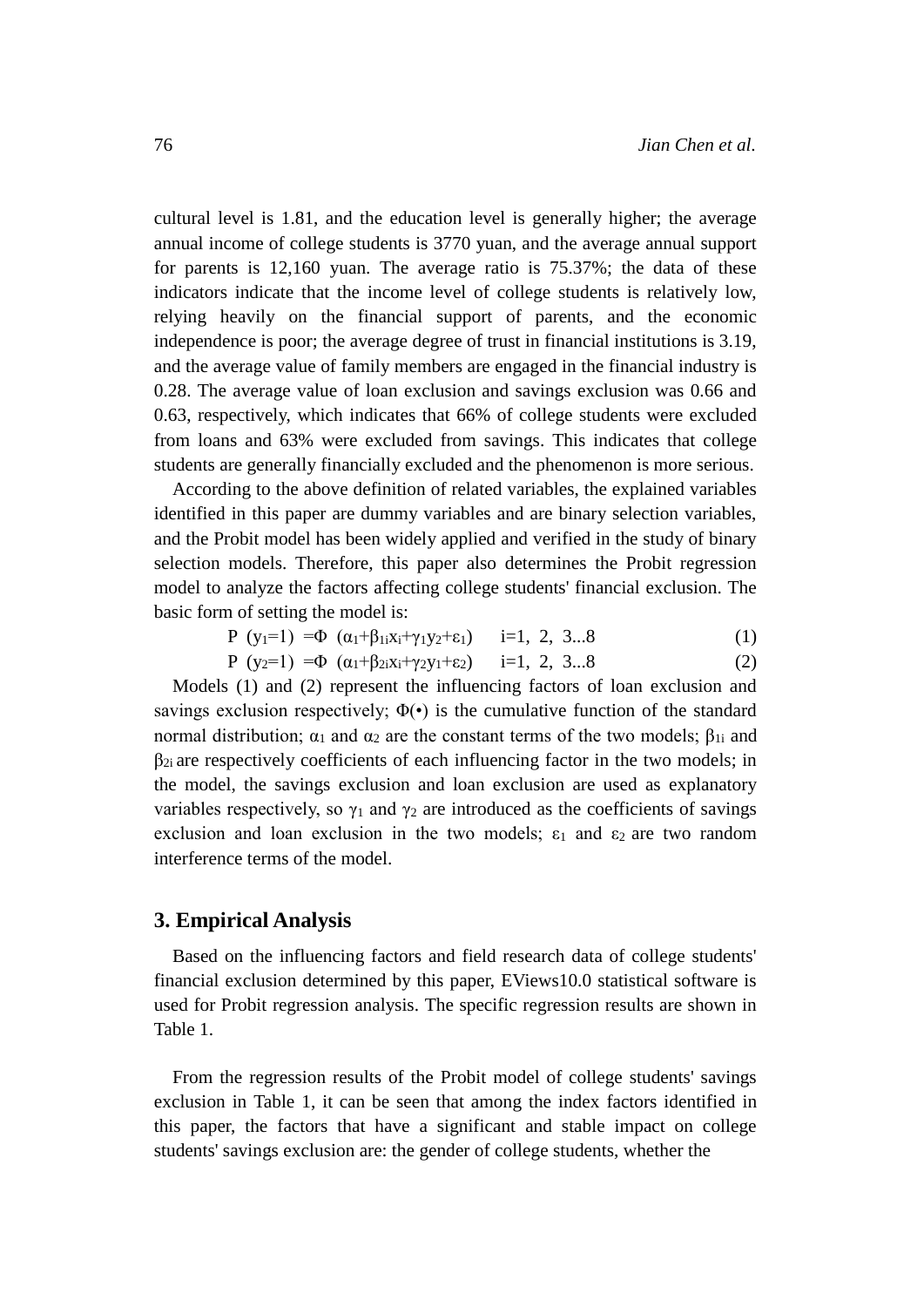college students themselves are economic or financial major, annual income level, parental financial support, and whether there are members in the family who work in the financial industry. Specifically, the average value reduced by 1 when his major is finance or economic, the probability of deposit exclusion increases by an average of 59.80%; when the family members are engaged in the financial industry, the probability of deposit exclusion is reduced by an average of 7.31%. And the parental financial support of college students increased by 1,000 yuan or the parental financial support accounted for 1% of the total disposable funds, the possibility of college students being excluded from savings decreased by 22.30% and 11.87% respectively.

Factors of whether college students are the economic or financial majors have passed the significant test of 1% significance level which shows that when the college students themselves have a higher understanding of economic and financial knowledge, he is more likely to be subject to savings exclusion, which is inconsistent with our expectations. After analysis, the more college students understand financial products, the higher their requirements, so they are more strongly excluded. At the same time, factor of the parents' financial support also passed the significant test under the 1% significance level, and the coefficient is negative. This shows that the greater the financial support of the parents of college students, the stronger the ability of college students to obtain financial savings products and services. The price exclusion is small and the possibility of financial savings exclusion is reduced.

The factors of the gender of college students, whether members of the family are engaged in the financial industry and parental financial support accounted for the percentage of total disposable funds passed the significant test at 5% significance level. When members of the family is engaged in the financial industry, compared with other college students whose are not engaged in the financial industry, they have more opportunities to access financial savings products and related services. They can even reduce the degree of difficulty in financial savings through some relationships. In addition, parental financial support accounted for a significant proportion of its total disposable funds at a level of 5%, and the coefficient is negative, indicating that parental financial support accounts for the negative impact of the proportion of total disposable funds on whether college students are subject to savings exclusion.

Except for the above variables passing the significance test, none of the other variables passed the significance test.

From the regression results of the Probit model of college students' loan exclusion in Table 1, it can be seen that among the index factors identified in this paper, the factors that have a significant and stable impact on college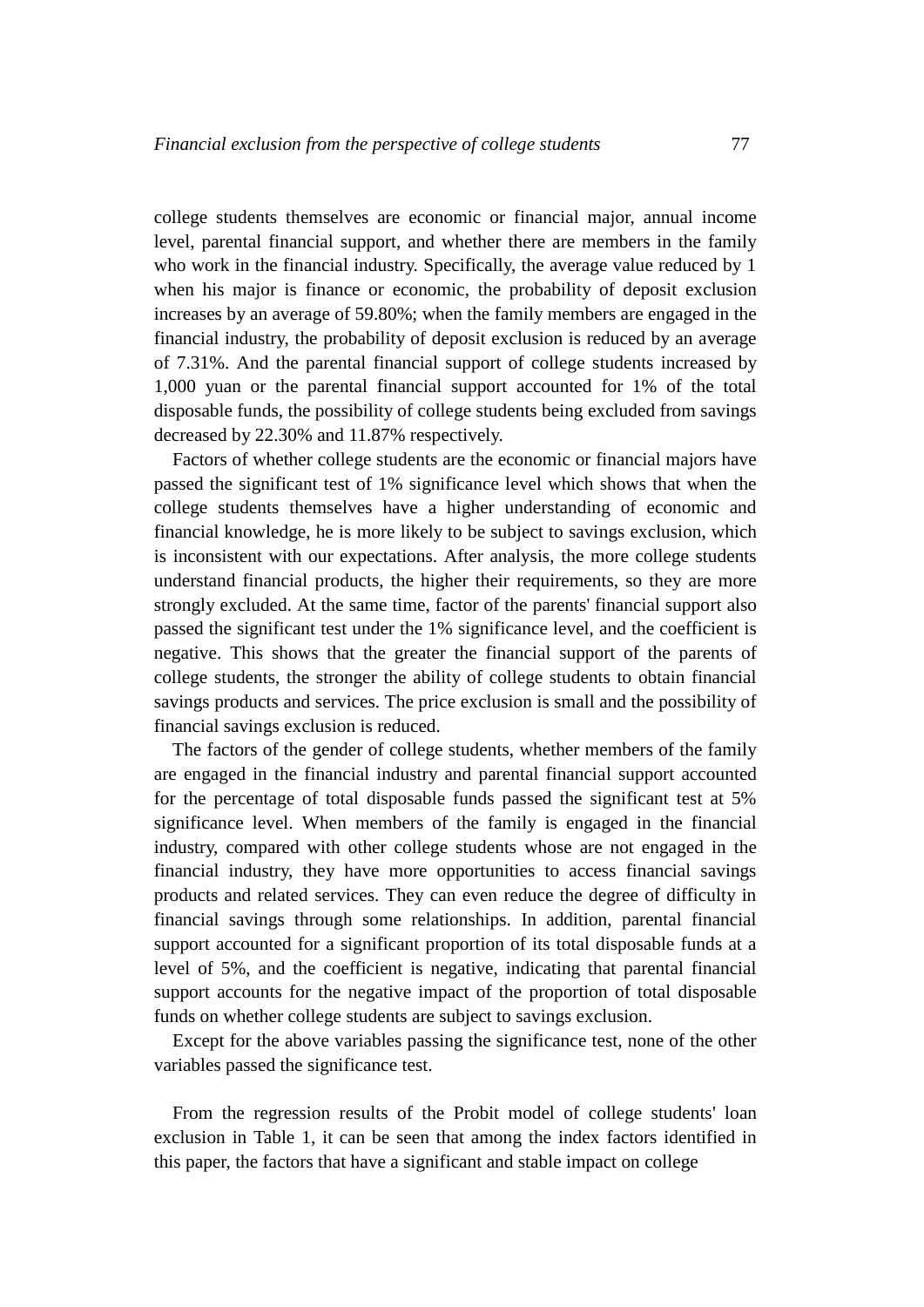students' savings exclusion are education background, parents' financial support accounts for the proportion of total income, whether they are the economic and financial major and whether there are family members engaging in financial industry. The specific performance is that when the average value is reduced by 1, the probability of loan exclusion is increased by 48.30% when his major is financial or economic major and the degree of loan exclusion is reduced by 37.02% and 5.86%, respectively, when the he is a undergraduate or the family member is engaged in the financial industry. The parental financial support of college students increased by 1,000 yuan, the parental financial support accounted for an average increase of 1% of the total disposable funds, and the possibility of loan exclusion decreased by 22.78% and 11.52% respectively.

The factors of the academic level of college students and the proportion of parental financial support to total disposable funds have passed the significant test under the 1% significance level. Students with bachelor degree in the process of research are more likely to get bank trust than junior college students. After analysis,this may be because bank credit institutions tend to trust higher-educated college students and believe that their loan credits will be better, and some institutions also cooperate with local elite schools to reduce loan exclusions. At the same time, the factor of the proportion of total income of parents' financial support has also passed the significant test under the 1% significance level, which shows that the greater the financial support of college parents, the stronger the ability of college students to repay loans, the loans encountered the smaller the possibility of price exclusion, the less likely the college students are excluded from financial loans.

The factors of whether university students are economic and financial majors , whether members of the family be engaged in the financial industry, have passed the significant test under the 5% significance level. When members of the family are engaged in the financial industry, they can reduce the difficulty of obtaining financial loan products and services through some relationships. This also shows that China's financial market still needs constant improvement, and the system in the process of loan approval and issuance is not sound enough. In addition, the factor of whether college students are economic and financial majors have passed the 5% significance level, and the coefficient is also negative, the reason should be roughly similar to the savings exclusion.

Except for the above variables passing the significance test, none of the other variables passed the significance test. It is worth noting whether the impact of college students' savings on college students' loan exclusion has passed the significant test at 1% significance level, which indicates whether college students are affected by deposit exclusion and whether they are affected by loan exclusion. There is a close correlation.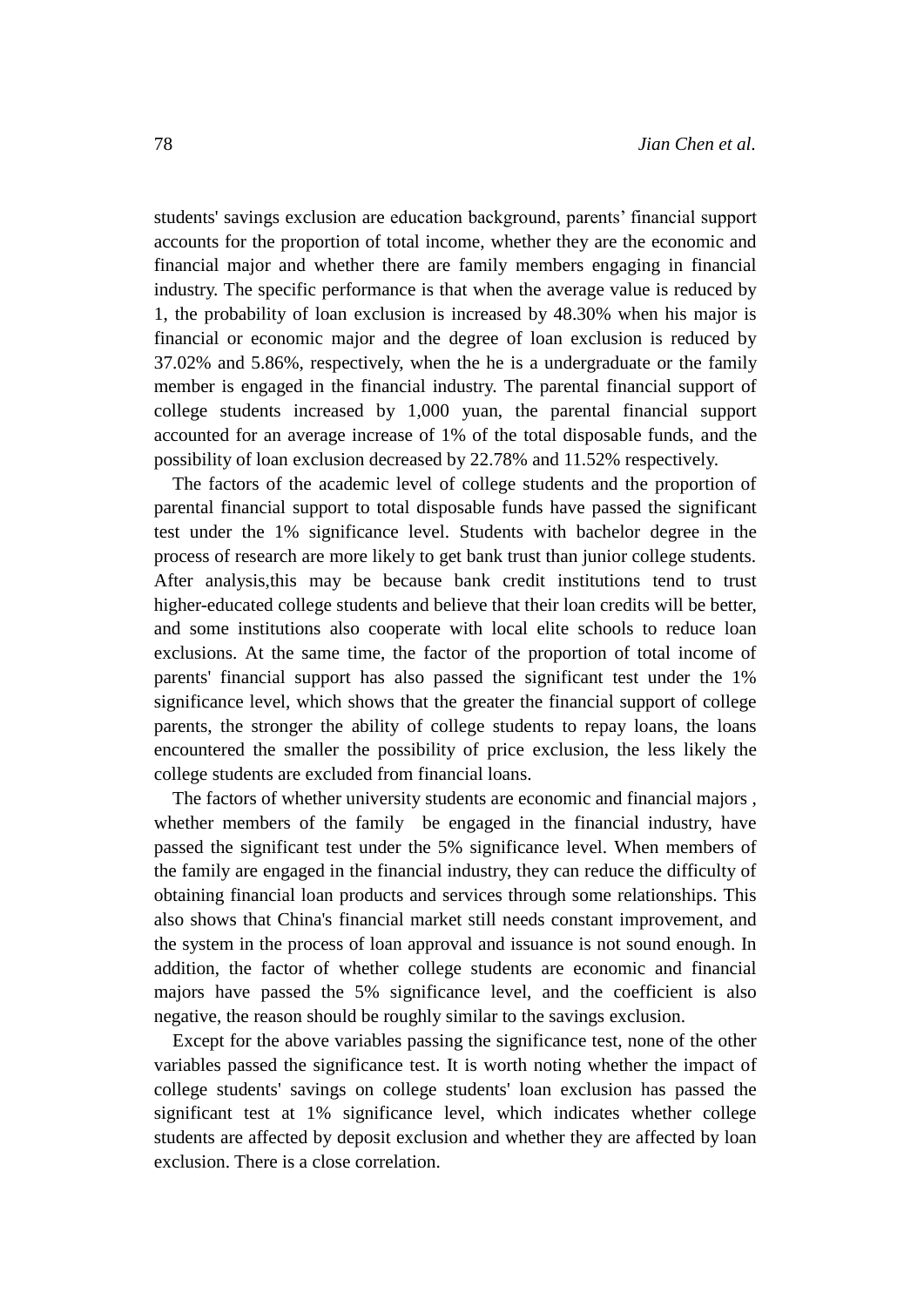## **4. Conclusions**

Through Probit analysis of 600 college students in Guangdong and other provinces, it can be seen that the phenomenon of financial exclusion of college students in China is widespread. Research data pointed out that college students get financial exclusion mainly by the parents' financial support, the proportion of income of parents support, if there is a family in financial industry, and the students' understanding of the financial industry degree of five factors. These findings have important implications for further research .We need to explore how to minimize the financial exclusion of college students from the perspective of banks, schools and students.

**Acknowledgements.** This research is partially supported by Provincial College Students Innovation and Entrepreneurship Project under grant No. 201811846030.

### **References**

[1] A. Leyshon and N. Thrift, Geographies of Financial Exclusion: Financial Abandonment in Britain and the United States, *Transactions of the Institute of British Geographers,* **20** (1995), no. 3, 312-341. https://doi.org/10.2307/622654

[2] Kempson, E., & Whyley, C., Kept Out Or Opted Out?: Understanding and combating financial exclusion, Insurance Trends (The Association of British Insurers) **21** (1999b), 18–22.

https://www.researchgate.net/publication/237456666\_Kept\_Out\_or\_Opted\_Out\_ Understanding\_and\_Combating\_Financial\_Exclusion

[3] James F. Devlin, A Detailed Study of Financial Exclusion in the UK, *Journal of Consumer Policy,* **28** (1) (2005). https://doi.org/10.1007/s10603-004-7313-y

[4] Emekter R., Tu Y., Jirasakuldech B., et al., Evaluating credit risk and loan performance in online Peer-to-Peer (P2P) lending, *Applied Economics,* **47** (2015), no. 1, 54-70. https://doi.org/10.1080/00036846.2014.962222

[5] Khawaja M. I., Din M. M. U., Banking: Interest Spread, Inelastic Deposit Supply, and Mergers, *Pakistan Development Review*, **45** (2006), no. 4, 1055-1070.<https://doi.org/10.30541/v45i4IIpp.1055-1070>